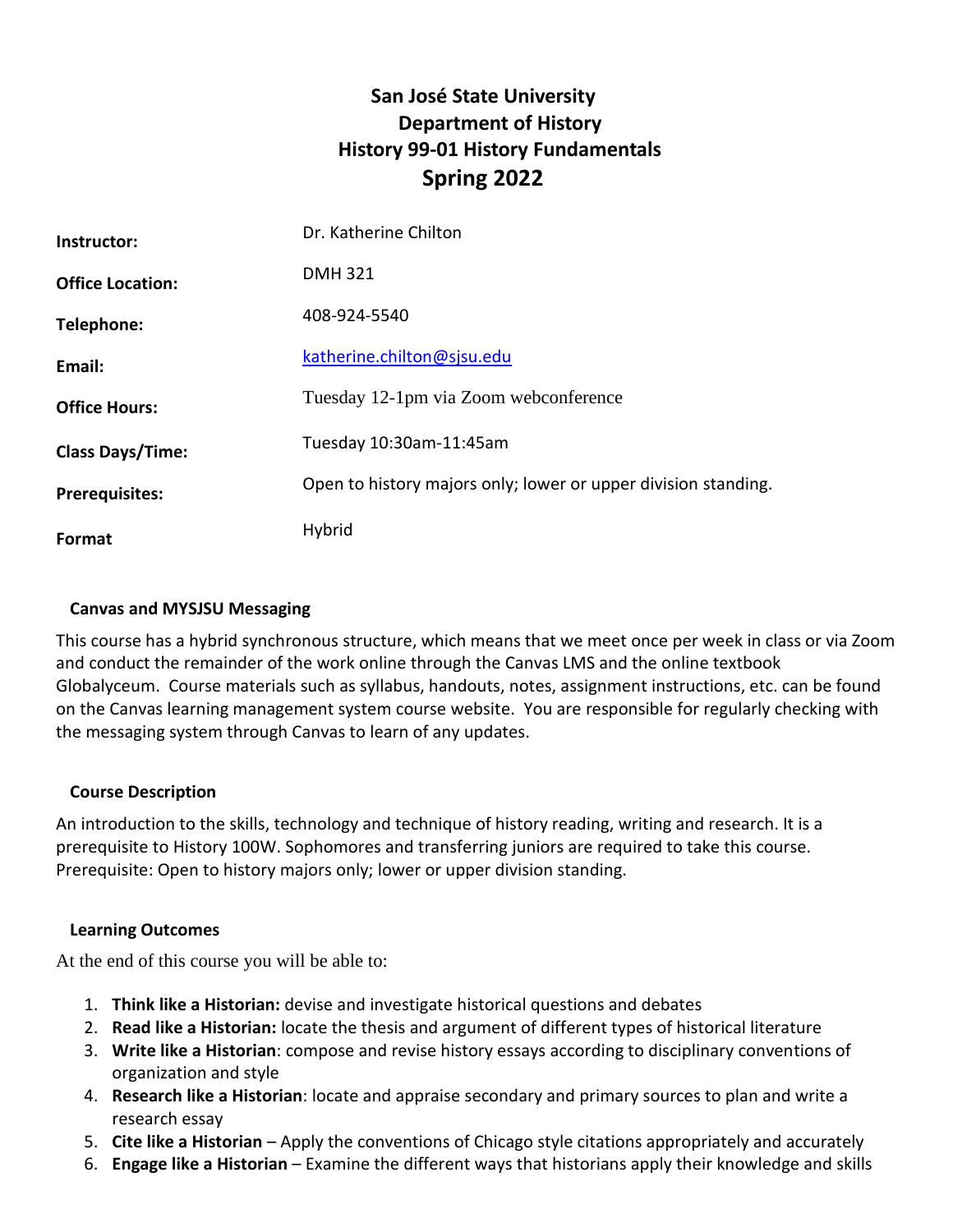# **Required Texts/Readings**

Findlen, Paula, et al. "American History." In Globalyceum. (Required)

One of the texts for this course is Globalyceum American History. Go to: [https://www.globalyceum.com](https://www.globalyceum.com/) register, and subscribe for this course with the following Unique Section Number **G6BZ279R**. The cost of this subscription is \$39.99. Your purchase options are debit/credit, or check/money order.

Please make sure to verify your browser and update it if necessary on the Sign In page. Globalyceum recommends Chrome or Firefox (Do not use Safari!). If you have any technical Problems during the term, please contact [support@globalyceum.com.](mailto:support@globalyceum.com) You can CC me on the email, but your first contact should be with Globalyceum.

# **Library Liaison**

History's Library Liaison is Nyle Monday who can be reached at [Nyle.Monday@sjsu.edu](mailto:Nyle.Monday@sjsu.edu) or (408) 808-2041. While he is available during working hours for e-mail inquiries, you should schedule appointments with him if you need extensive one-on-one research help using library resources.

### **Classroom Protocol**

This course will consider controversial issues in the political, social, economic, and cultural history of the United States and the effects of inequality and privilege on the development of American society and institutions. Students are expected to read and be prepared for class discussions during which they will conduct themselves in a civil and respectful manner. Students should avoid colloquial language, characterizations, remarks, or outright slurs that pertain to groups in the abstract or to their fellow students in particular.

#### **Dropping and Adding**

Students are responsible for understanding the policies and procedures about add/drop, grade forgiveness, etc. Refer to the current semester's [Catalog Policies](http://info.sjsu.edu/static/catalog/policies.html) section at

http://info.sjsu.edu/static/catalog/policies.html. Add/drop deadlines can be found on the [current academic](http://www.sjsu.edu/academic_programs/calendars/academic_calendar/)  [calendar](http://www.sjsu.edu/academic_programs/calendars/academic_calendar/) web page located at http://www.sjsu.edu/academic\_programs/calendars/academic\_calendar/. The [Late Drop Policy](http://www.sjsu.edu/aars/policies/latedrops/policy/) is available at http://www.sjsu.edu/aars/policies/latedrops/policy/**.** Students should be aware of the current deadlines and penalties for dropping classes.

Information about the latest changes and news is available at the [Advising Hub](http://www.sjsu.edu/advising/) at [http://www.sjsu.edu/advising/.](http://www.sjsu.edu/advising/)

# **Academic Honesty**

Your commitment, as a student, to learning is evidenced by your enrollment at San Jose State University. The [University Academic Integrity Policy S07-2.](https://d.docs.live.net/acaf7a21f33d12d1/Documents/SJSU/170S/Syllabi/University%20Academic%20Integrity%20Policy%20S07-2.) at<http://www.sjsu.edu/senate/docs/S07-2.pdf>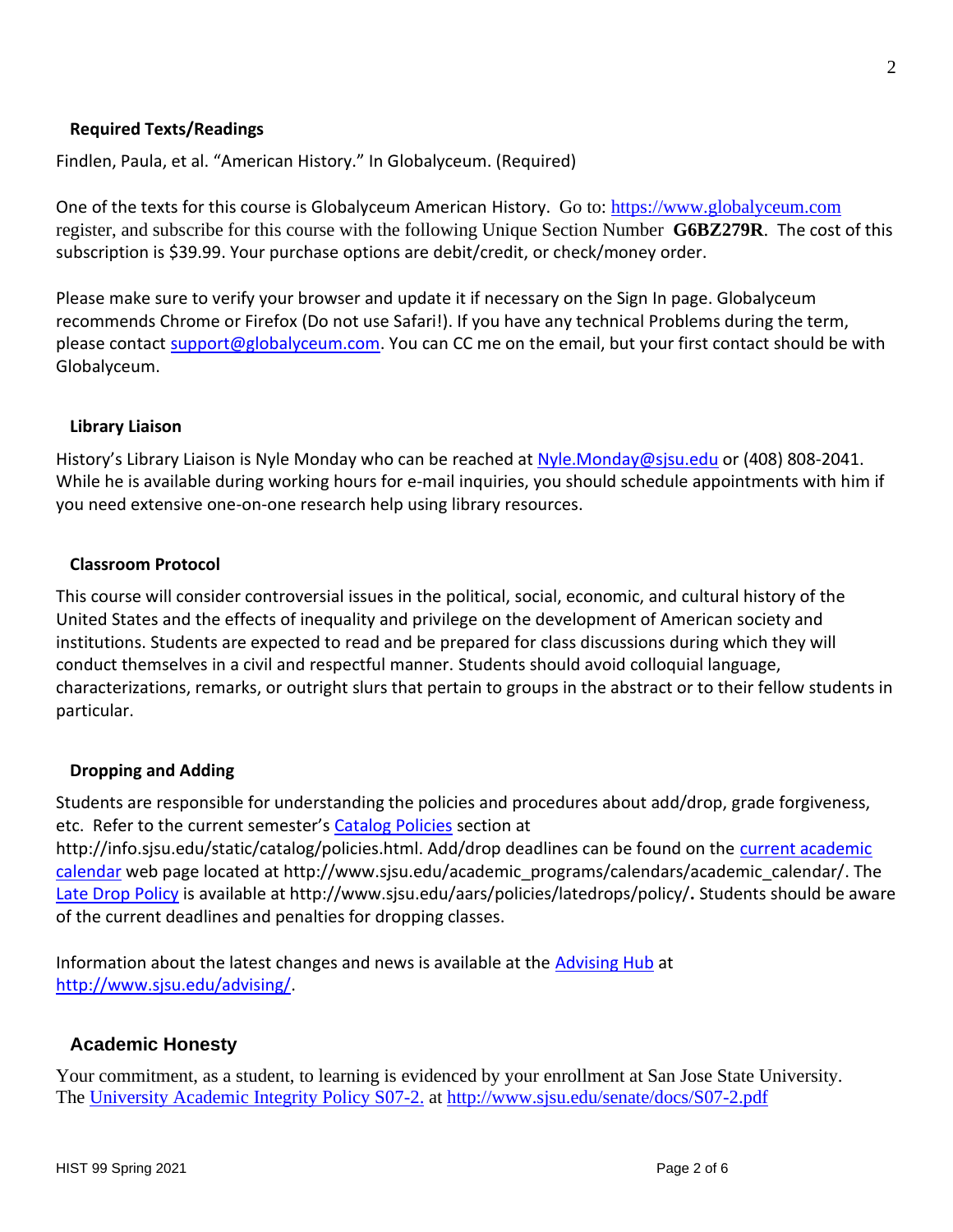requires you to be honest in all your academic course work. Faculty members are required to report all infractions to the office of Student Conduct and Ethical Development. The [Student Conduct and Ethical](https://d.docs.live.net/acaf7a21f33d12d1/Documents/SJSU/170S/Syllabi/Student%20Conduct%20and%20Ethical%20Development%20website )  [Development website](https://d.docs.live.net/acaf7a21f33d12d1/Documents/SJSU/170S/Syllabi/Student%20Conduct%20and%20Ethical%20Development%20website ) is available at [http://www.sjsu.edu/studentconduct/.](http://www.sjsu.edu/studentconduct/) All work submitted in this course must be your own and plagiarism detection tools such as Turnitin and Arc will be used to monitor academic honesty.

# **Assignments and Grading Policy**

Students will be asked to complete the following:

| Thesis Writing Assignments       | 225 | CLO 1, 3             |
|----------------------------------|-----|----------------------|
| Short papers                     | 150 | CLO 1, 2, 3, 5       |
| Group presentation               | 50  | CLO 2, 4, 6          |
| <b>Revised Short Paper</b>       | 125 | CLO 3, 5             |
| Class assignments                | 150 | CLO 1, 2, 3, 4, 5, 6 |
| Research Paper                   | 150 | CLO 1, 2, 3, 4, 5    |
| Research paper group<br>meetings | 50  | CLO 1, 3             |
| Total                            | 900 |                      |

# **Thesis Writing Assignments**.

Every week you will analyze a series of primary documents using the Globalyceum online textbook and use your analysis to write a thesis. Your analysis and thesis will usually be the basis of in class discussion and activities, so these will be due before class every week (Sunday night by 11:55pm)

# **Short Papers**

In each unit you will choose one of your primary source analysis and thesis to turn into a short paper (3-4 pages). You must submit your outline (20 points) and draft (30 points).

#### **Revised Short Paper**

You will choose one of the short papers you submitted as a draft and revise it according to instructor and peer feedback. Your paper will be graded according to how well you incorporated feedback and correct use of historical conventions and citations.

#### **Group Presentations**

Each instructor-created group will present sourcing and contextualization information on one of the topics from the "Write a thesis" assignments. Groups will need to present together on the context and background to the topic, evaluate the primary sources, and detail their process and results finding secondary sources that could be used in the short paper on the topic.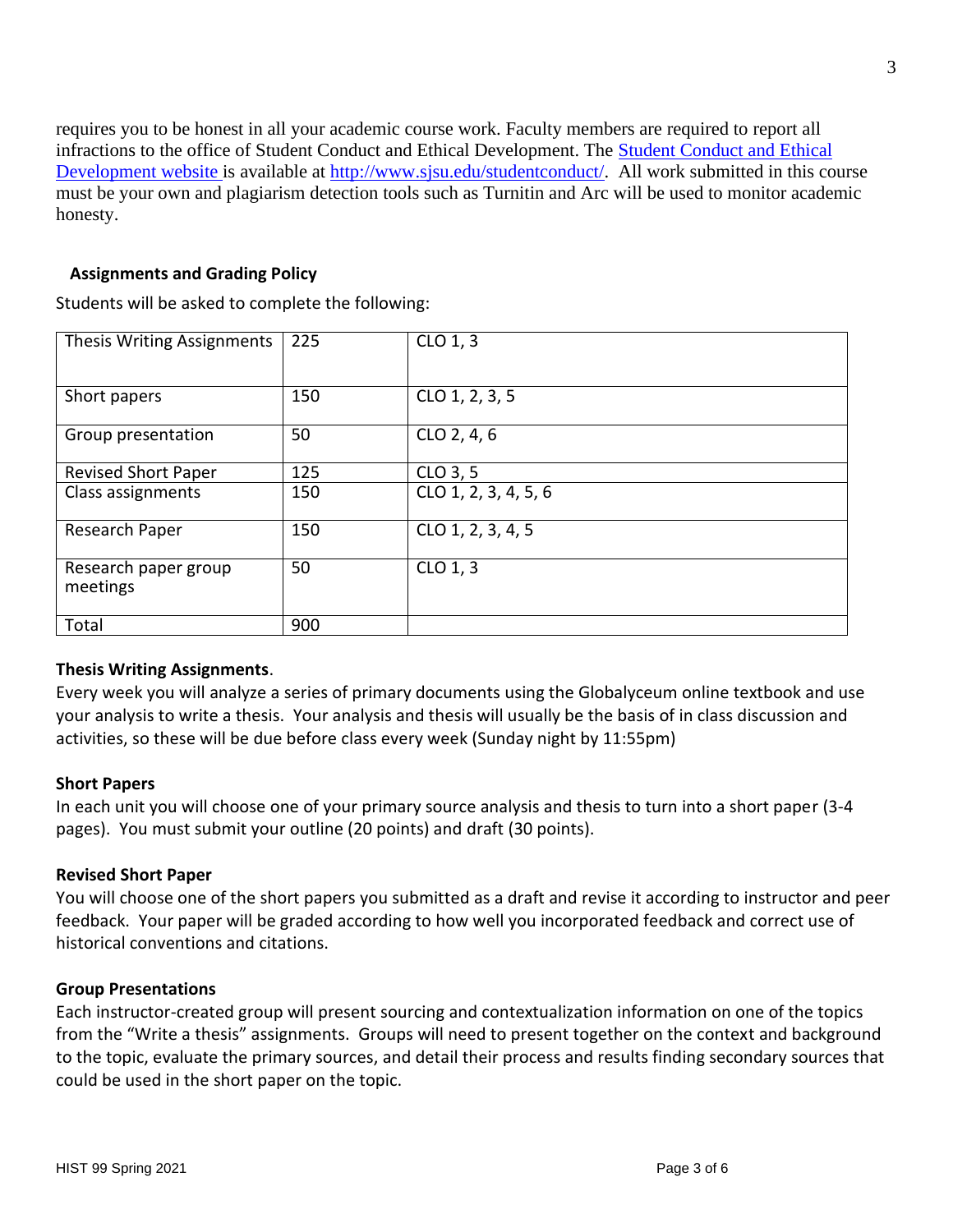#### **Class Assignments**

Students will gain credit for working in groups in class, participating in polls, and completing assignments that were begun in class.

#### **Research Paper**

Through the semester you will develop a 6-8 page research paper on a topic chosen by your group. You will need to work together to develop a historical question and find and evaluate sources. You will write your own paper, but incorporate feedback from the instructor and others in your group. Each group will meet with the instructor to discuss progress and get feedback on their ideas and writing.

#### **Late papers**

Late papers will be severely penalized (at least one full letter grade per day). The instructor reserves the right to refuse late papers.

#### **Extra Credit**

Students may get extra credit for attending virtual history-related events or completing career-related activities.

#### **Writing Standard Test**

If you have not taken the Writing Skills Test (WST), you will need to take it during this semester. When you have completed this class and passed the WST you will be eligible to sign up for History 100W.

#### **Grading Information:**

The grading scale for this course will be:

| $90 - 2\% = A$                                                    | $80 - 2\% = B -$ | $70 - 2\% = C$ | $60 - 2\% = D -$ |  |  |
|-------------------------------------------------------------------|------------------|----------------|------------------|--|--|
| 93-6%=A                                                           | $83 - 6\% = B$   | 73-6%=C        | $63 - 6\% = D$   |  |  |
| $97-100% = A+$                                                    | $87-9% = B +$    | 77-9%=C+       | $67-9%=D+$       |  |  |
| A student with a semester average below 60% will fail the course. |                  |                |                  |  |  |

SJSU mandates that a grade of Incomplete be granted only when a student has satisfactorily completed a substantial portion of the course requirements and is unable to complete the course because of an accident, illness, or some other event beyond the student's control.

#### **University Policies**

Per University Policy S16-9, university-wide policy information relevant to all courses, such as academic integrity, accommodations, etc. will be available on Office of Graduate and Undergraduate Programs' [Syllabus](http://www.sjsu.edu/gup/syllabusinfo/)  [Information](http://www.sjsu.edu/gup/syllabusinfo/) web page at http://www.sjsu.edu/gup/syllabusinfo/"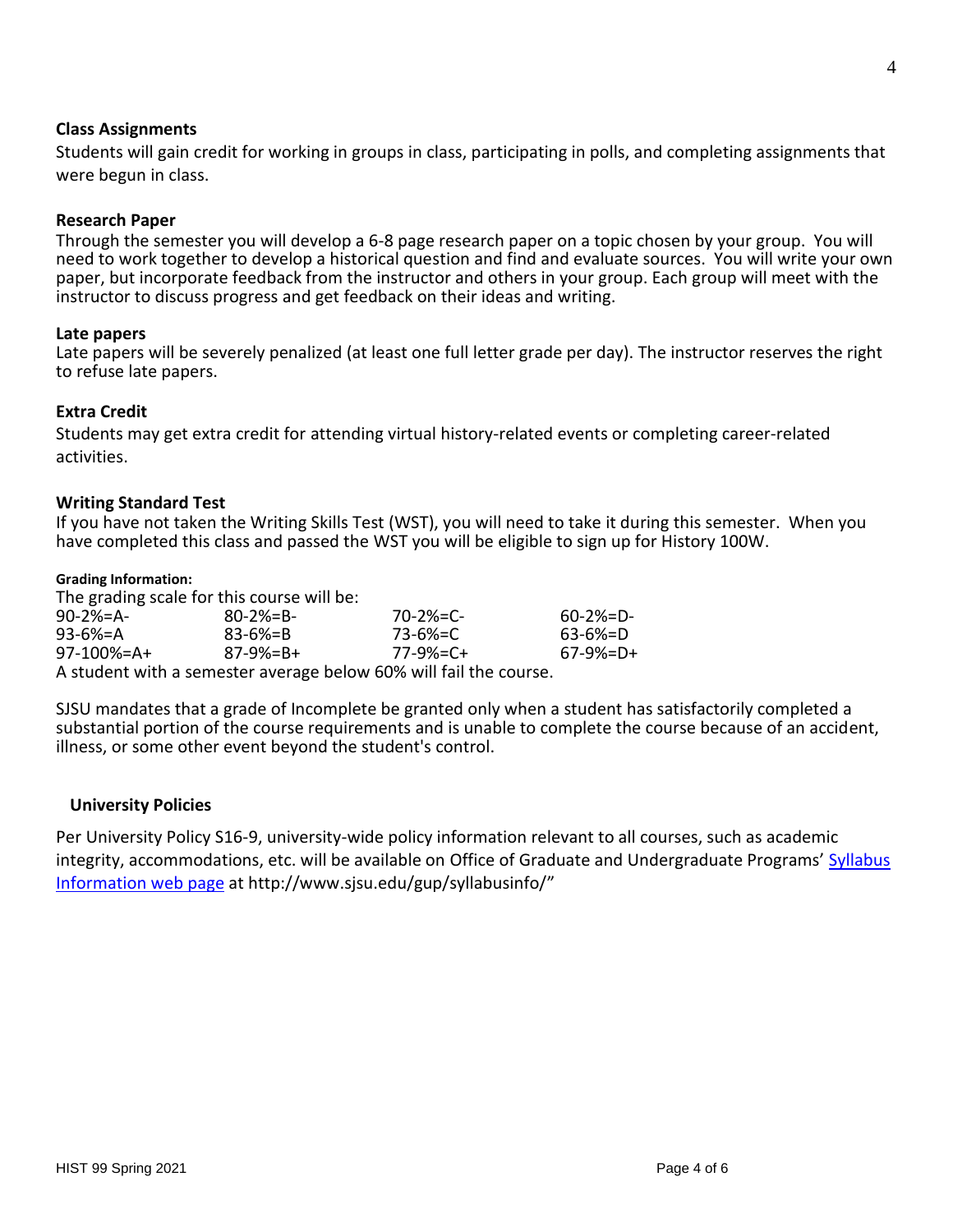# **Course Schedule**

All readings and write a thesis activities are before class time, all class assignments, Unit papers, and research paper components are due by the end of the module (Sundays).

| <b>Date</b> | <b>Topics, Readings, Assignments,</b>                                                                                                                                                                  | <b>Deadlines</b>                                  |
|-------------|--------------------------------------------------------------------------------------------------------------------------------------------------------------------------------------------------------|---------------------------------------------------|
|             | <b>UNIT ONE: THINKING LIKE A HISTORIAN</b>                                                                                                                                                             |                                                   |
| 1/26        | <b>Course Introduction</b>                                                                                                                                                                             |                                                   |
| 1/31        | 1. Historical Questions<br>Write a thesis: Nathaniel Bacon (Due 1/30) by 11:55pm)<br><b>Assignment: Analytical and Synthetic Questions</b>                                                             |                                                   |
| 2/7         | 2. Introduction to Historiography<br>Write a thesis: The Decline of the Mayan Civilization<br>Assignment: Historiography of Mayan Decline                                                              |                                                   |
| 2/14        | 3. Historical Tribes<br>Workshop: Citing, Quoting and Paraphrasing: The Basics<br>Write a thesis: Culture and the Buddhist Persecution<br>Assignment: What tribe does my Professor belong to?          | Unit 1 Paper outline,<br>and draft due 2/20       |
|             | <b>UNIT TWO: READING LIKE A HISTORIAN</b>                                                                                                                                                              |                                                   |
| 2/21        | 4. Reading Primary Sources<br>Write a thesis: Total War<br><b>Assignment: Primary Source Analysis</b>                                                                                                  |                                                   |
| 2/28        | 5. Reading Secondary Sources<br>Write a thesis: Aristocratic Women in Japan and Italy<br>Reading: Glen Gendzel, "America Enters WWI" (Globalyceum),<br><b>Assignment: Evaluating Secondary Sources</b> |                                                   |
| 3/7         | 6. Notes and Plagiarism<br><b>Workshop: Chicago Style Citations</b><br>Write a thesis: Women's Education<br>Assignment: Plagiarism Tutorial Quiz<br><b>Group 2 Presentation</b>                        | <b>Unit 2 Paper outline</b><br>and draft due 3/13 |
|             | UNIT THREE: WRITING LIKE A HISTORIAN                                                                                                                                                                   |                                                   |
| 3/14        | 7. Writing as a Process<br>Write a thesis: John White                                                                                                                                                  |                                                   |